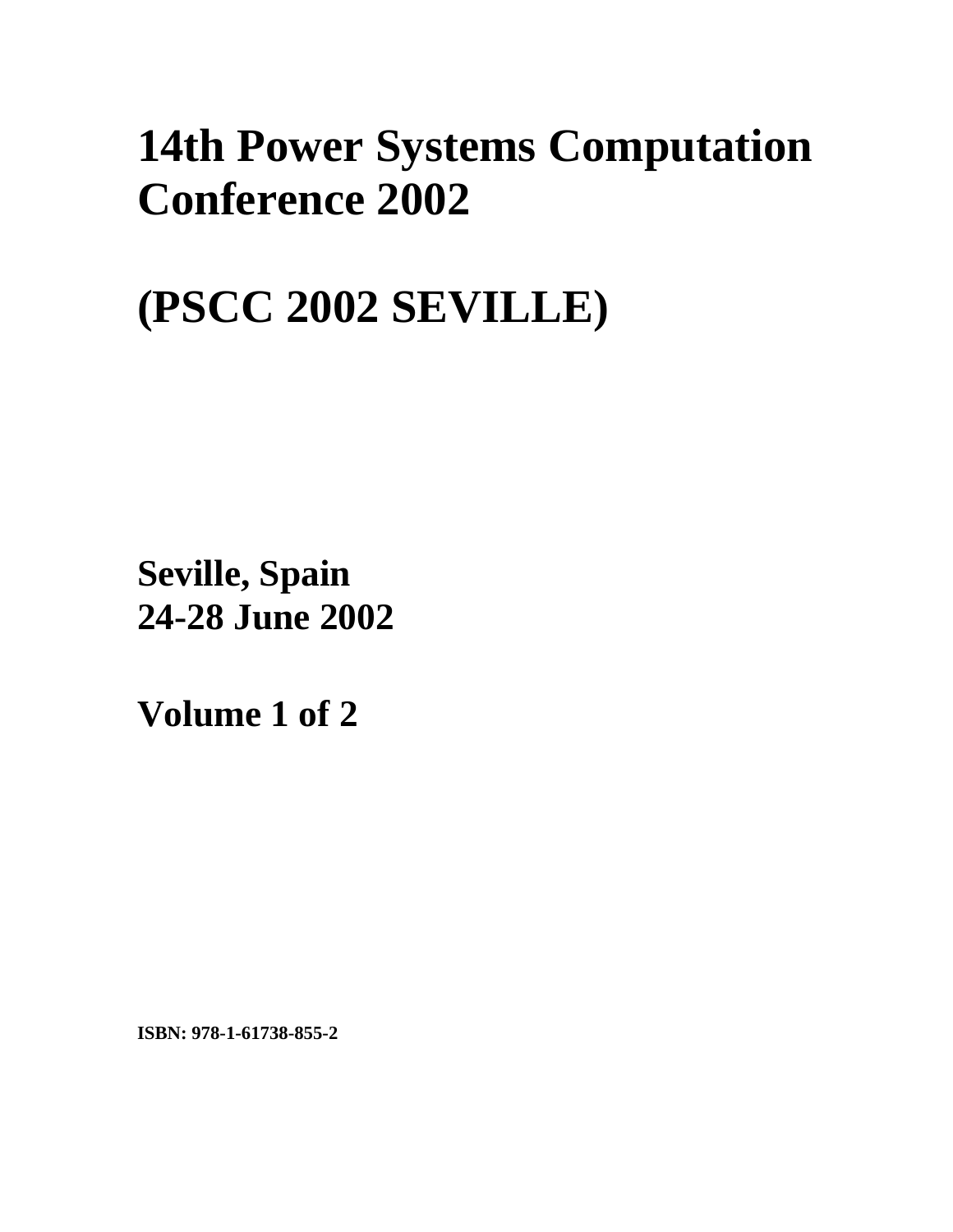**Printed from e-media with permission by:** 

Curran Associates, Inc. 57 Morehouse Lane Red Hook, NY 12571



**Some format issues inherent in the e-media version may also appear in this print version.** 

Copyright© (2002) by the Power Systems Computation Conference (PSCC) All rights reserved.

Printed by Curran Associates, Inc. (2010)

For permission requests, please contact the Power Systems Computation Conference (PSCC) at the address below.

Power Systems Computation Conference (PSCC) c/o Dr. G.M. Burt University of Strathclyde 16 Richmond Street, Glasgow G1 1XQ Scotland, United Kingdom

Phone: 441 41 548 2268 Fax: 441 41 548 4872

g.burt@strath.ac.uk

## **Additional copies of this publication are available from:**

Curran Associates, Inc. 57 Morehouse Lane Red Hook, NY 12571 USA Phone: 845-758-0400 Fax: 845-758-2634 Email: curran@proceedings.com Web: www.proceedings.com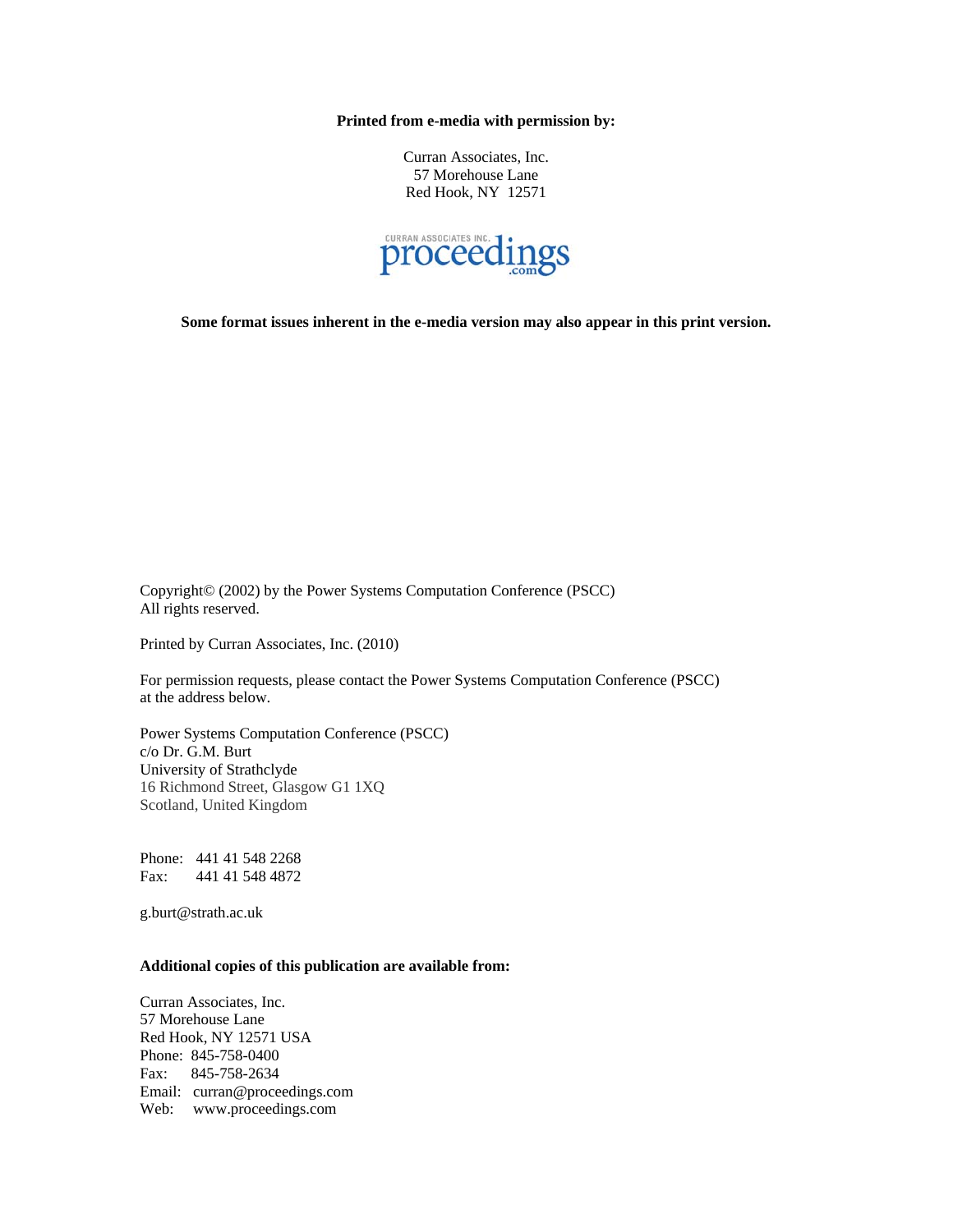# **TABLE OF CONTENTS**

## **VOLUME 1**

#### **PS1: ADVANCED TECHNIQUES**

| Edmund Handschin, Jörg Brosda, Carsten Leder                                |  |
|-----------------------------------------------------------------------------|--|
|                                                                             |  |
| Ramnarayan Patel, T. S. Bhatti, D. P. Kothari                               |  |
|                                                                             |  |
| Ray Klump, David Schoole, Tom Overbye                                       |  |
|                                                                             |  |
| Stephen Carullo, Chika Nwankpa                                              |  |
|                                                                             |  |
| Katsuyasu Nakano, Yutaka Ota, Hiroyuki Ukai, Koichi Nakamura, Hideki Fujita |  |
|                                                                             |  |
| Horacio Nelson Diaz Rojas, Rosa De Castro Fernandez                         |  |

## **PS2: ADVANCES IN SMALL SIGNALS**

| Istvan Erlich, Peter Schegner, Zoltan Kasztel                                                  |  |
|------------------------------------------------------------------------------------------------|--|
|                                                                                                |  |
| Vladimir Stroev, Pavel Legkokonets, Evgeni Karasev                                             |  |
| A New Method for Determining Sub-Optimal Locations and Synchronous Reactances of Low-          |  |
| Response Excitation Type Superconducting Generators for Stability Enhancement in Multi-Machine |  |
|                                                                                                |  |
| Akihiko Yokoyama, Fumio Kawano, Tanzo Nitta                                                    |  |
|                                                                                                |  |
| Zheng Xu, Wei Shao, Changchun Zhou                                                             |  |

## **PS3: FAULTS, PROTECTION & CONTROL IN DISTRIBUTION SYSTEMS**

| Vladimiro Miranda, Patricia Calisto                             |  |
|-----------------------------------------------------------------|--|
|                                                                 |  |
| Pietro Varilone, Guido Carpinelli, Ali Abur                     |  |
| Matti Lehtonen, Kristian Uusitalo, Mikko Jalonen                |  |
| Ryoichi Hara, Hiroyuki Kita, Eiichi Tanaka, Jun Hasegawa        |  |
| Haiyu Li, P. A. Crossley, N. Jenkins                            |  |
| Guzman Diaz, Arsenio Barbon, Javier Gomez-Aleixandre, Jose Coto |  |

## **PS4: RISK MANAGEMENT**

| <b>Identification of Probability Distributions of Probabilistic Reliability Indices for Monetary Evaluation</b> |  |
|-----------------------------------------------------------------------------------------------------------------|--|
|                                                                                                                 |  |
| Michael Schwan, Wolfram H. Wellssow, Hans-Juergen Koglin                                                        |  |
|                                                                                                                 |  |
| Tarjei Kristiansen                                                                                              |  |
|                                                                                                                 |  |
| Jose Wanderley Lima, P. S. Quintanilha, A. C. Zambroni De Souza                                                 |  |
|                                                                                                                 |  |
| Hong Chen, Claudio A. Canizares, Ajit Singh                                                                     |  |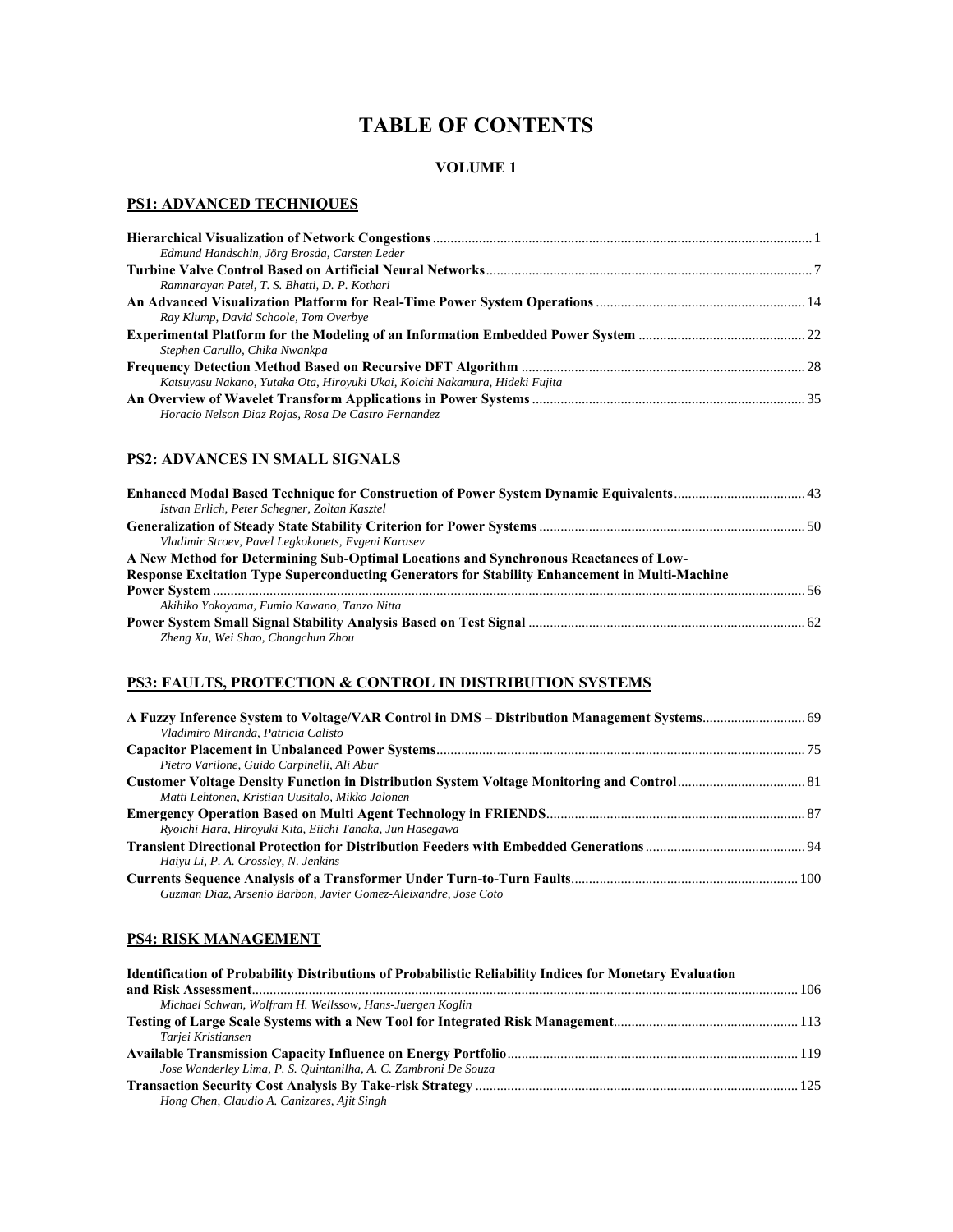| Tarjei Kristiansen         |  |
|----------------------------|--|
|                            |  |
| Birger Mo, Anders Gjelsvik |  |
|                            |  |

## **PS5: GENERATION OPTIMIZATION**

| A Mathematical Framework for Unit Commitment and Operating Reserve Assessment in Electric |  |
|-------------------------------------------------------------------------------------------|--|
|                                                                                           |  |
| Mahmud Fotuhi-Firuzabad, Roy Billinton                                                    |  |
|                                                                                           |  |
| Rodrigo C. Fuentes, Victor H. Quintana                                                    |  |
|                                                                                           |  |
| Maria Dicorato, Enrico De Tuglie, Massimo La Scala, Pierangelo Scarpellini                |  |
|                                                                                           |  |
| Ana Viana, Jorge Sousa, Manuel Matos                                                      |  |
|                                                                                           |  |
| Santiago Cerisola, Andres Ramos                                                           |  |

## **PS6: DYNAMIC MODELLING, SIMULATION & VALIDATION (I)**

| Aggregated Modelling of Wind Parks with Variable Speed Wind Turbines in Power System                    |     |
|---------------------------------------------------------------------------------------------------------|-----|
|                                                                                                         |     |
| J. G. Slootweg, Sjoerd De Haan, Henk Polinder, Wil Kling                                                |     |
| <b>Identification of Brushless Excitation System Model Parameters at Different Operating Conditions</b> |     |
|                                                                                                         |     |
| Mohammad Rasouli, Mehdi Karrari                                                                         |     |
|                                                                                                         |     |
| Mikhail Borodulin, Yuriy Kazachkov, Timothy Laskowski, Michael Ross                                     |     |
|                                                                                                         |     |
| Rion Takahashi, Junji Tamura, Yasuyuki Tada, Atsushi Kurita                                             |     |
|                                                                                                         |     |
| Stefan Spreng, Harald Weber, Matthias Hladky                                                            |     |
| SolvSim Power Station - A New Safe Alternative for Testing the Frequency Control and Island             |     |
|                                                                                                         | 213 |
| Evert Agneholm, Niclas Krantz, Morgan Emanuelsson, Häkan Hermansson                                     |     |

## **PS7: STRATEGIC BEHAVIOUR**

| Jose L. Martinez Ramos, Antonio Gomez Exposito, Jesus Riquelme Santos, Alicia Troncoso Lora, Agustin R.<br>Marulanda Guerra |     |
|-----------------------------------------------------------------------------------------------------------------------------|-----|
|                                                                                                                             |     |
| Alvaro Baillo, Mariano Ventosa, Michel Rivier, Andres Ramos, Gregorio Relano                                                |     |
| Strategic Bidding for an Independent Power Producer in a Competitive Energy Market with Inter-                              |     |
|                                                                                                                             | 233 |
| Maria Vittoria Cazzol, Angelo Garzillo, Mario Innorta                                                                       |     |
|                                                                                                                             |     |
| Pedro Correia, Thomas J. Overbye, Ian A. Hiskens                                                                            |     |
|                                                                                                                             |     |
| Andres Ramos, Mariano Ventosa, Michel Rivier, Abel Santamaria                                                               |     |
|                                                                                                                             |     |
| Ivana Kockar, Pablo Cuervo Franco, Francisco D. Galiana                                                                     |     |

# **PS8: FAULT LOCATION & PROTECTION COORDINATION**

| Carsten Boese, Thomas Weber, Michael Schwan, Wolfram H. Wellssow |  |
|------------------------------------------------------------------|--|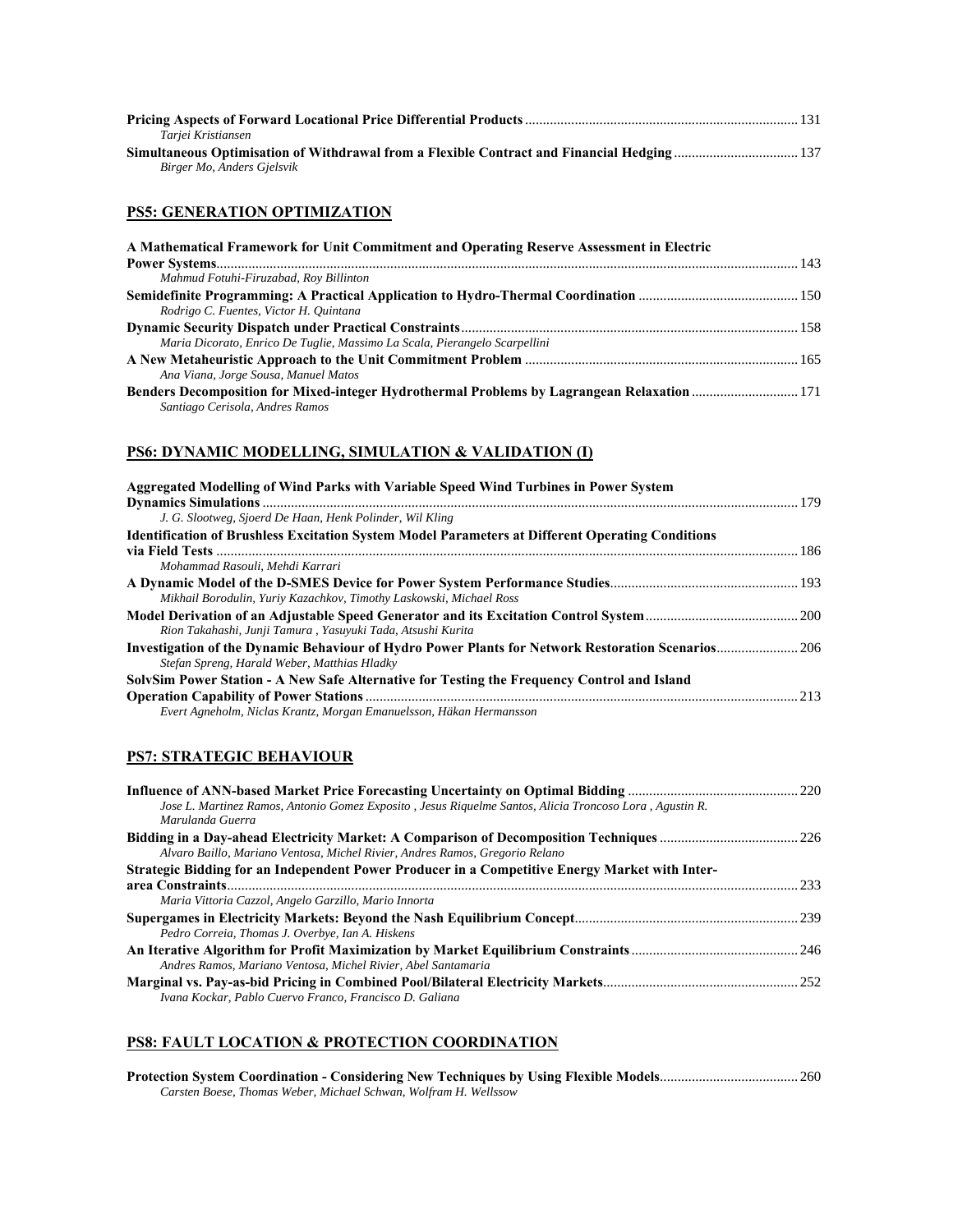| An Expert System for Wide Area Back-up Protection: - Local Driven Mechanism With Remote                 |       |
|---------------------------------------------------------------------------------------------------------|-------|
|                                                                                                         | . 267 |
| J C Tan, P A Crossley, P Gale, I. Hall, J Farrell                                                       |       |
|                                                                                                         |       |
| Luis Sousa Martins, Vitor Fernao Pires, Carlos Alegria                                                  |       |
|                                                                                                         |       |
| Bo-Gun Jin, Duck-Su Lee, Seung-Jae Lee, Sang-Hee Kang, Myeon-Song Choi, Bok-Shin Ahn, Nam-Sun Yoon, Ho- |       |
| Yong Kim, Heung-Jae Lee                                                                                 |       |
| Computation of the Earth Fault Distance in Compensated MV - Networks by Evaluating Steady State         |       |
| <b>Values</b>                                                                                           | 285   |
| Gerit Eberl, Peter Schegner                                                                             |       |

**PS9: COMPUTATION TECHNIQUES**

| M. Shwehdi, Jubran Refaaie, M. Sultan                             |  |
|-------------------------------------------------------------------|--|
|                                                                   |  |
| Noel Janssens, Amadou Kamagate                                    |  |
|                                                                   |  |
| Davi Arentz, Marcus Schilling, Julio Souza, M. B. Do Coutto Filho |  |
|                                                                   |  |
| Shubha Pandit, S. A. Soman, S. A. Khaparde                        |  |
|                                                                   |  |
| Norberto Garcia, Enrique Acha, Aurelio Medina                     |  |

## **PS10: DYNAMIC MODELLING, SIMULATION & VALIDATION (II)**

| Compensated Transmission Line Model with Particular Reference to Fault Type Classification 338 |
|------------------------------------------------------------------------------------------------|
|                                                                                                |
| An Adaptive Controller for the TCSC Based on the Immersion and Invariance Design Technique 345 |
|                                                                                                |
|                                                                                                |
|                                                                                                |
|                                                                                                |

## **PS11: SYSTEM INTEGRATION OF DISPERSED GENERATION**

| Gianni Celli, Rocco Cicoria, Susanna Mocci, Fabrizio Pilo                                         |  |
|---------------------------------------------------------------------------------------------------|--|
|                                                                                                   |  |
| William Rosehart, Ed Nowicki                                                                      |  |
|                                                                                                   |  |
| Ali Abur, Harinderpal Singh, Haijun Liu, Wally Klingensmith                                       |  |
| Standardized Models of Distributed Energy Sources for Power Network Planning Using NETOMAC 375    |  |
| Antje Orths, Andrzej Bachry, Zbigniew Styczynski, Olaf Ruhle, Wilhelm Winter                      |  |
| Comparative Analysis of Transient Operation of Two Different Embedded Gas Turbine Power Plants380 |  |
| Ian Chilvers, Jovica V. Milanovic                                                                 |  |

## **PS12: METHODS & TOOLS FOR MARKET ANALYSIS**

| Ignacio J. Perez-Arriaga                                                                         |  |
|--------------------------------------------------------------------------------------------------|--|
|                                                                                                  |  |
| Fan Li, Martin Bradley, Matthew Gabb, Chris Aldridge, Chak Cheung, Richard Walker, Glyn Williams |  |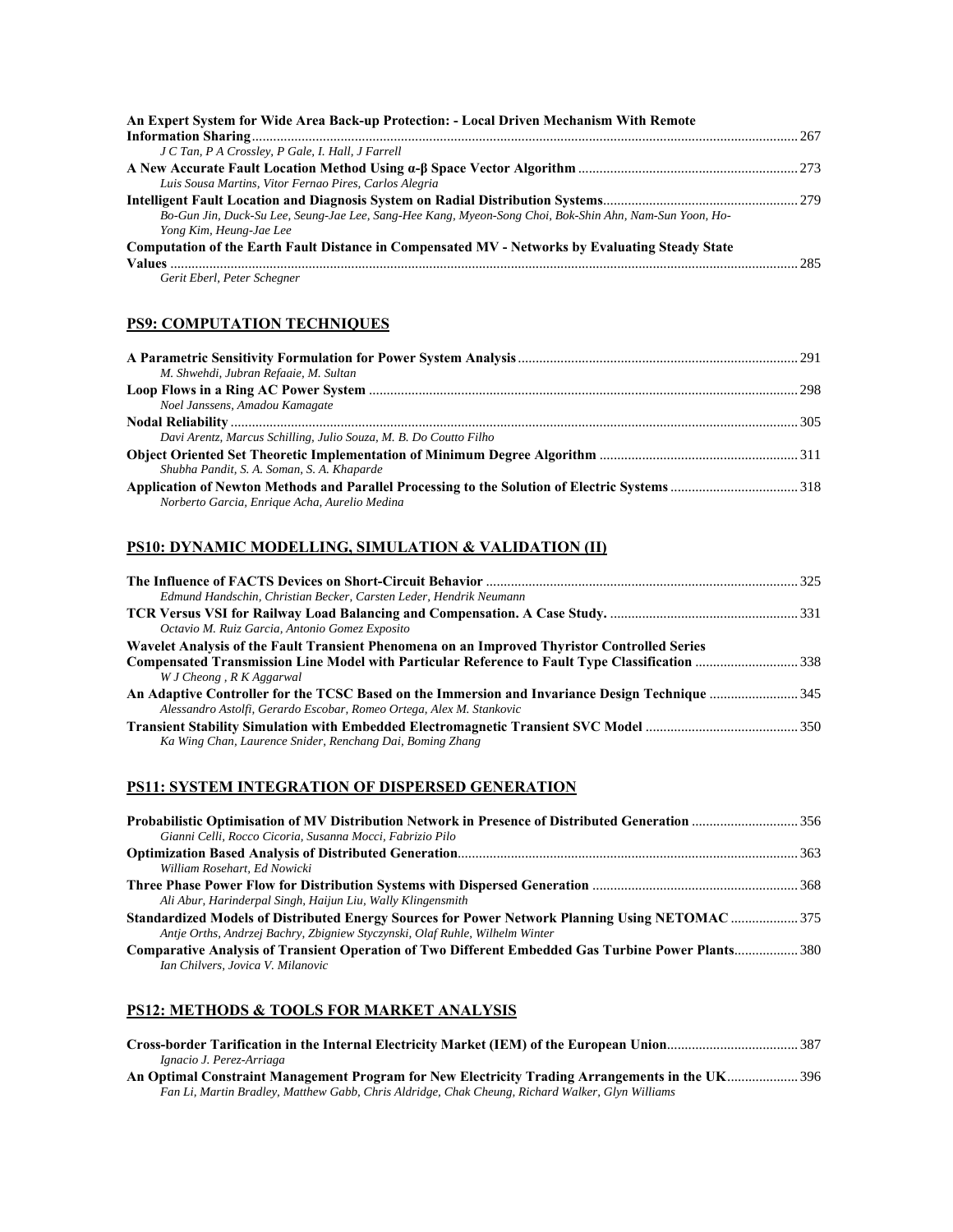| Antonio Garcia-Alcalde, Mariano Ventosa, Michel Rivier, Andres Ramos, Gregorio Relano |  |
|---------------------------------------------------------------------------------------|--|
|                                                                                       |  |
| Audun Botterud, Magnus Korpas, Klaus-Ole Vogstad, Ivar Wangensteen                    |  |
|                                                                                       |  |
| Thor Bjorkvoll, Bjorn H. Bakken                                                       |  |
|                                                                                       |  |
| Marija Ilic                                                                           |  |

## **PS13: RELIABILITY AND PREVENTIVE MAINTENANCE**

| Extreme Adverse Weather Modelling in Transmission and Distribution System Reliability Evaluation 429<br>Roy Billinton, Chenjian Wu, Gagan Singh                         |  |
|-------------------------------------------------------------------------------------------------------------------------------------------------------------------------|--|
| Survey of Causes of Failures Based on Statistics and Practice for Improvements of Preventive                                                                            |  |
|                                                                                                                                                                         |  |
| Lina Bertling, Ron Allan, Roland Eriksson, Lars-Ake Gustafsson, Mats Ahlen                                                                                              |  |
| Koji Kawahara, Yoshifumi Zoka, Hiroshi Sasaki                                                                                                                           |  |
| Modeling the Transformer Frequency Response to Develop Advanced Maintenance Techniques  450<br>Jorge Pleite, Emilio Olias, Andres Barrado, Antonio Lazaro, Juan Vazquez |  |
| Transformer Monitoring: Statistical Simulation Techniques as an Intelligent Online Data Processor  456                                                                  |  |
| Sonia Natale, Alain Schenk, Alain Germond                                                                                                                               |  |

## **PS14: NEW METHODS FOR SMALL SIGNAL STABILITY ANALYSIS**

| Power System Stabilizer Tuning in Multimachine Power System Based on a Minimum Phase Control              |  |
|-----------------------------------------------------------------------------------------------------------|--|
|                                                                                                           |  |
| Komsan Hongesombut, Yasunori Mitani, Kiichiro Tsuji                                                       |  |
| Damping Oscillations Improvement by Fuzzy Power System Stabilizers Tuned by Genetic Algorithms 469        |  |
| Daniele Menniti, Alessandro Burgio, Anna Pinnarelli, Vittorio Principe, Nadia Scordino, Nicola Sorrentino |  |
| <b>Coordinated Design of Power System Stabilizers and FACTS Based Stabilizers Using Genetic</b>           |  |
|                                                                                                           |  |
| Mohammad Abido, Yousuf Abdel-Magid                                                                        |  |
|                                                                                                           |  |
| Simon P. Teeuwsen, Istvan Erlich, Mohamed A. El-Sharkawi                                                  |  |
|                                                                                                           |  |
| Adrian Andreoiu, Kankar Bhattacharya                                                                      |  |
| Implementation and Real-Time Studies with a Self-Learning Adaptive-Network Based Fuzzy Logic              |  |
| <b>PSS</b>                                                                                                |  |
|                                                                                                           |  |

*Ali Hariri, O. P. Malik* 

## **PS15: DEMAND & SUPPLY PRICING**

| Joao Carlos Aires, Luiz Augusto Barroso, Mario V. F. Pereira, Maria C. A. Lima, Priscila Lino      |  |
|----------------------------------------------------------------------------------------------------|--|
|                                                                                                    |  |
| Yongjun Ren, Francisco D. Galiana                                                                  |  |
| Measuring and Modelling of Industrial Demand Response to Alternative Prices of the Electricity 514 |  |
| Jose M. Yusta, Jose A. Dominguez                                                                   |  |
|                                                                                                    |  |
| Dilcemar Mendes                                                                                    |  |
|                                                                                                    |  |
| Albert Melo, R. Torres, R. P. Caldas, M. E. Maceira, M. L. V. Lisboa, S. Ruffeil, F. Batista       |  |
|                                                                                                    |  |
| Rosario Espinola, Javier Contreras, Francisco J. Nogales, Antonio J. Conejo                        |  |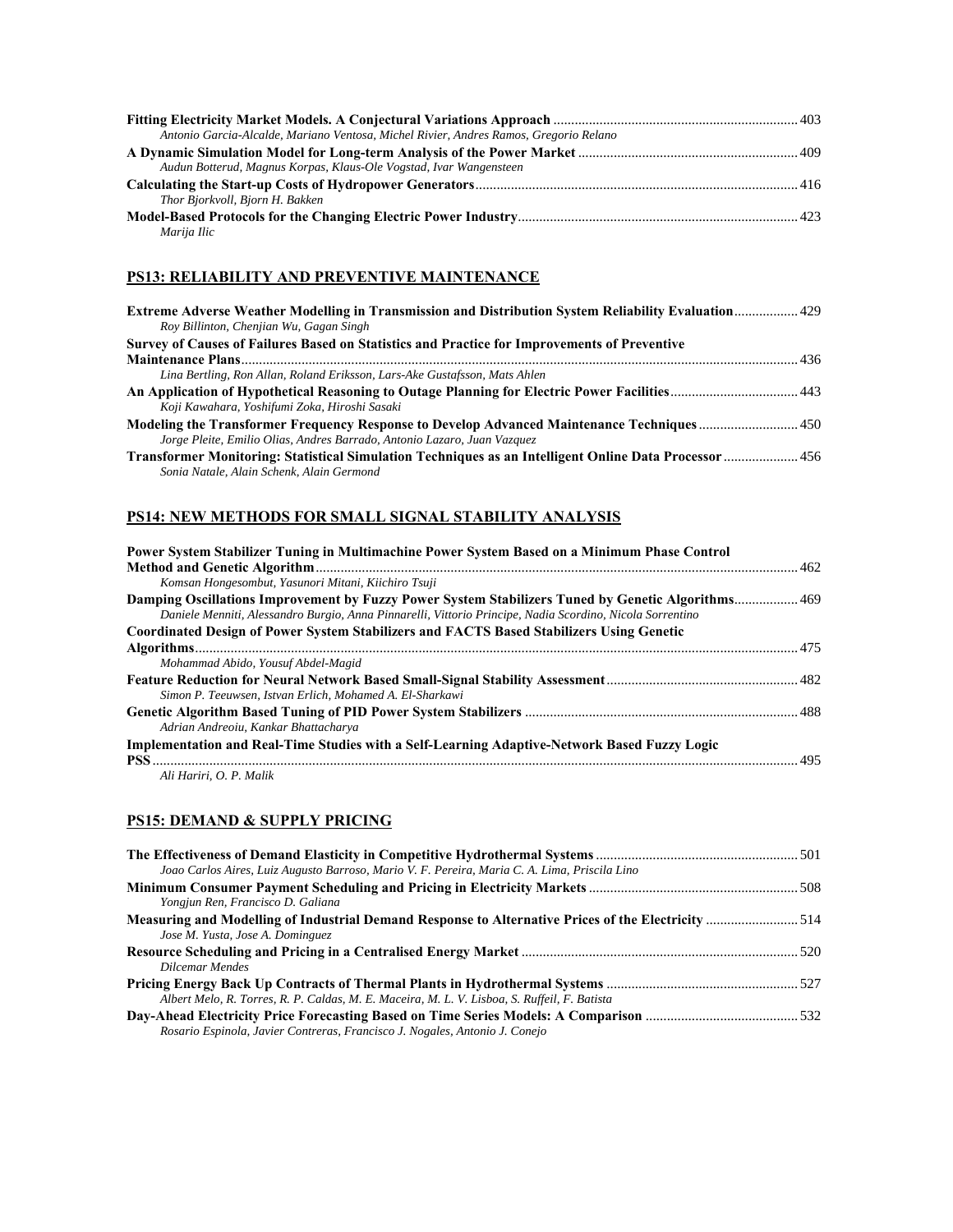## **PS16: POWER QUALITY MONITORING AND DISTURBANCE CLASSIFICATION**

| Vladimir Terzija, Vladimir Stanojevic, Martin Maximini, Hans-Jürgen Koglin                     |  |
|------------------------------------------------------------------------------------------------|--|
|                                                                                                |  |
| Thomas Keppler, Neville R. Watson, Jos Arrillaga                                               |  |
| Measurement of Energies Associated of Power Quality With Unbalanced and Nonsinusoidal Voltages |  |
|                                                                                                |  |
| Joaquin Montaoana-Romeu, Vicente Leon-Martinez, Jose Giner-Garcia, Antonio Cazorla-Navarro     |  |
|                                                                                                |  |
| Kennichi Akabane, Koichi Nara, Yuji Mishima, Kiichiro Tsuji                                    |  |
|                                                                                                |  |
| Chuan Li Zhang, Shiun Chen, San Shing Choi                                                     |  |
|                                                                                                |  |
| Heiko Englert, Juergen Stenzel                                                                 |  |

## **PS17: WIDE-AREA CONTROL**

| Wide Area Measurement and Control System for Increasing Transmission Capacity in Deregulated              |  |
|-----------------------------------------------------------------------------------------------------------|--|
|                                                                                                           |  |
| Christian Rehtanz, Dirk Westermann                                                                        |  |
|                                                                                                           |  |
| Mark Damborg, S. S. Venkata, J. Huang, M. Kim                                                             |  |
|                                                                                                           |  |
| Fumitoshi Nakada, Yasunori Mitani, Osamu Saeki, Kiichiro Tsuji                                            |  |
|                                                                                                           |  |
| Joseph Leung, David J. Hill, Yixin Ni, Ron Hui                                                            |  |
|                                                                                                           |  |
| Daniele Menniti, Alessandro Burgio, Anna Pinnarelli, Vittorio Principe, Nadia Scordino, Nicola Sorrentino |  |
|                                                                                                           |  |
| Vijay Vittal, Haibo You, Chen-Ching Liu, Juhwan Jung, Massoud Amin, Rambabu Adapa                         |  |
|                                                                                                           |  |

## **PS18: CONTROLLER DESIGN**

| Rodrigo Andrade Ramos, Luis Fernando Costa Alberto, Newton Geraldo Bretas                     |  |
|-----------------------------------------------------------------------------------------------|--|
|                                                                                               |  |
| Ahmad Harb, Ali Nayfeh, Lamine Mili                                                           |  |
|                                                                                               |  |
| Khaled Barghouthi, Dimitriy Nikitin                                                           |  |
| Control System Design of Rotary Type Frequency Converter Station Using Two Sets of Adjustable |  |
|                                                                                               |  |
| Ryoji Kobayashi, Worawut Sae-Kok, Akihiko Yokoyama, Shigeaki Ogawa, S. C. Verma               |  |
|                                                                                               |  |
| Jianhong Chen, Tjing T. Lie, D. M. Vilathgamuwa                                               |  |
|                                                                                               |  |
| Damien Ernst, Louis Wehenkel                                                                  |  |

## **PS19: PLANNING & OPTIMIZATION OF DISTRIBUTION SYSTEMS**

| Claudio Monteiro, Vladimiro Miranda, I. Ramirez Rosado                                          |  |
|-------------------------------------------------------------------------------------------------|--|
|                                                                                                 |  |
| Jose Antonio Dominguez, Jose M. Yusta, Hussein M. Khodr, Pablo Pisa                             |  |
| <b>Evaluation of Risk-Bounded Distribution Expansion Costs with a Fuzzy Dynamic Programming</b> |  |
|                                                                                                 |  |
| Gustavo Schweikardt, Alberto Andreoni, Vladimiro Miranda                                        |  |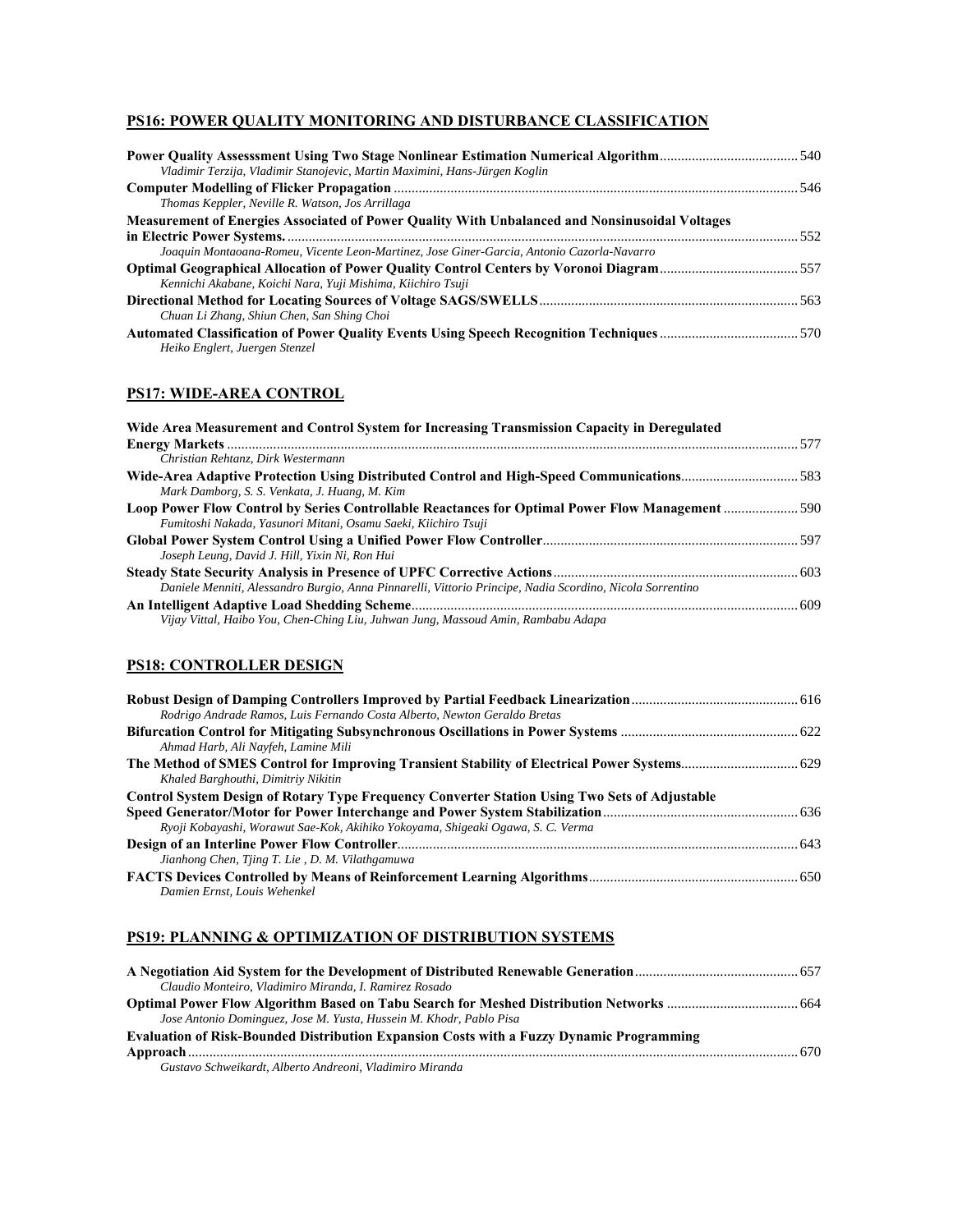| <b>Optimal Radialization of Primary Distribution Networks with Multicost and Multipoint Alternative</b> |  |
|---------------------------------------------------------------------------------------------------------|--|
|                                                                                                         |  |
| Alberto Vargas, Omar Fajardo                                                                            |  |
|                                                                                                         |  |
| Koichi Nara, Hirokazu Omi, Yuji Mishima                                                                 |  |
| An Integrated Approach to Address the Expansion Planning Problem of Distribution Networks under         |  |
|                                                                                                         |  |
| Maria Teresa Ponce De Leao, Joao Tome Saraiva                                                           |  |
|                                                                                                         |  |

## **PS20: LOAD ANALYSIS AND FORECASTING**

| Matti Lehtonen, Mikko Jalonen, Arto Matsinen, Jukka Kuru, Vesa Haapamäki                      |  |
|-----------------------------------------------------------------------------------------------|--|
| Short-Term Load Forecasting for Industrial Customers Using FASART and FASBACK Neuro-fuzzy     |  |
|                                                                                               |  |
| Domingo A. Gundin, Celiano Garcia, Yannis A. Dimitriadis, Eduardo Garcia, Guillermo Vega      |  |
| Mapping Neural Networks into Rule Sets and Making Their Hidden Knowledge Explicit Application |  |
|                                                                                               |  |
| Vladimiro Miranda, Adriana Castro                                                             |  |

#### **VOLUME 2**

| Yasuyuki Shirai, Shinji Takeda, Koichi Sato, Tanzo Nitta, Akira Uemura, Yoichiro Miyake, Hidetoshi Nishigaito |  |
|---------------------------------------------------------------------------------------------------------------|--|
|                                                                                                               |  |
| Juan Alvaro Fuentes, A. Gabaldon, E. Gomez, A. Molina, F. Ruz                                                 |  |
|                                                                                                               |  |
| Fan Li, Leon Walker                                                                                           |  |

# **PS21: VOLTAGE CONTROL**

| Assessment of a Sub-Transmission and Distribution System Under Coordinated Secondary Voltage            |  |
|---------------------------------------------------------------------------------------------------------|--|
|                                                                                                         |  |
| Flavio Lemos, Wilson Feijo Jr, Luis C. Werberich, Mauro A. Da Rosa                                      |  |
|                                                                                                         |  |
| Naoto Yorino, Yoichiro Mori, Hiroshi Sasaki, Yoshifumi Zoka, Hiroaki Sugihara                           |  |
|                                                                                                         |  |
| Andre Lerm. Alberto Berizzi                                                                             |  |
|                                                                                                         |  |
| Enrique Lobato, Luis Rouco, Tomas Gomez, Francisco Echavarren, Marisa Navarrete, Rosa Casanova, Gerardo |  |
| Lopez.                                                                                                  |  |
|                                                                                                         |  |
| Vladimiro Miranda, Nuno Fonseca                                                                         |  |

#### **PS22: NONLINEAR SYSTEM ANALYSIS & CONTROL (I)**

| Masayuki Watanabe, Yasunori Mitani, Kiichiro Tsuji                                                         |  |
|------------------------------------------------------------------------------------------------------------|--|
|                                                                                                            |  |
| Yixin Yu, Hongjie Jia, Peng Li, Jifeng Su                                                                  |  |
|                                                                                                            |  |
| E. Barocio. A R Messina                                                                                    |  |
|                                                                                                            |  |
| Chris Dafis, Chika Nwankpa                                                                                 |  |
|                                                                                                            |  |
| Antans Sauhats, Andrejs Svalovs                                                                            |  |
| 1000 Identification of Optimum Sites for a Power System Controller Using Normal Forms of Vector Field  800 |  |
| Gilsoo Jang, Insoo Lee, Sae-Hyuk Kwon                                                                      |  |
|                                                                                                            |  |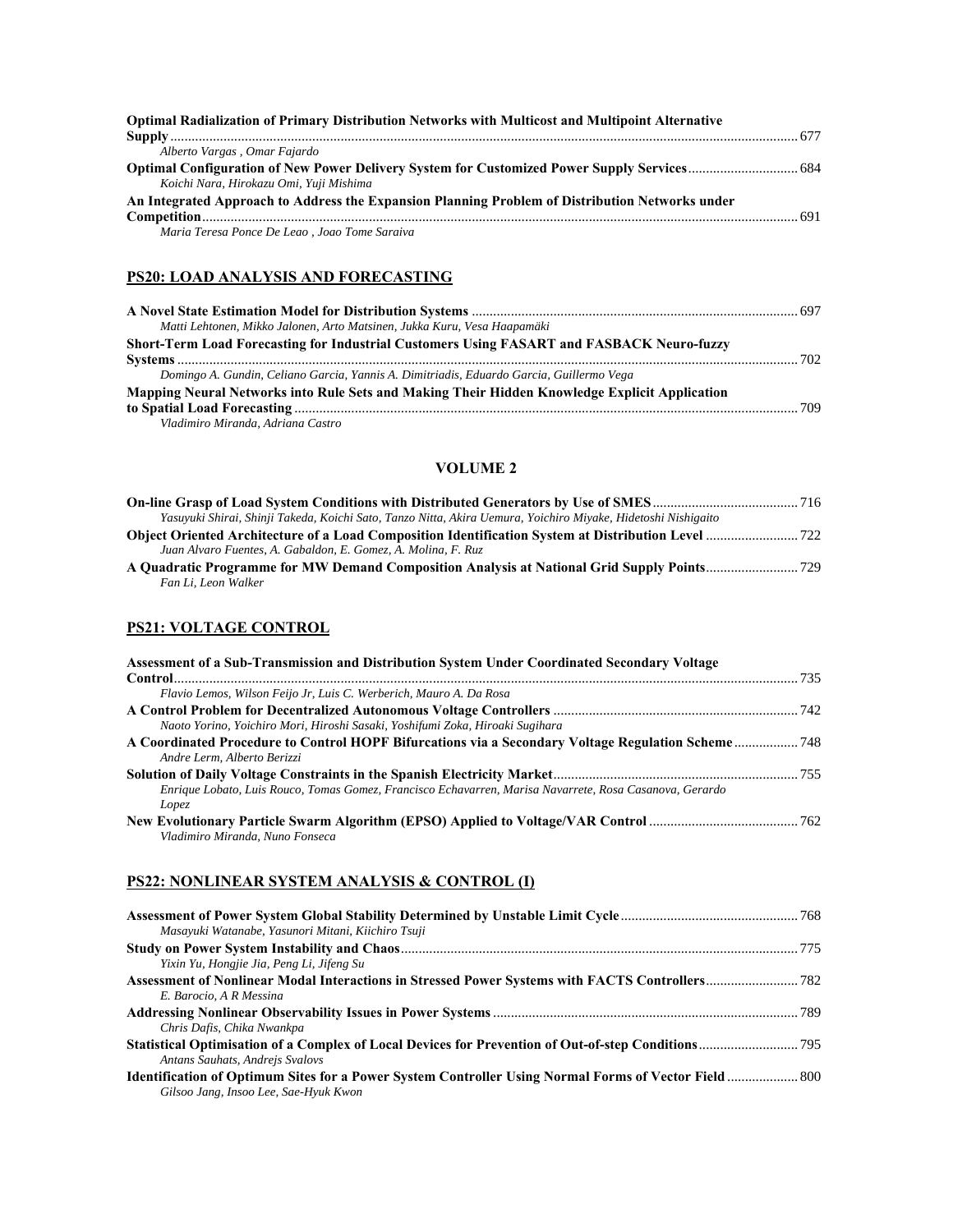## **PS23: CONGESTION MANAGEMENT 1**

| R. Audouin, Dimitrios Chaniotis, Panagiota Tsamasphyrou, Jean-Marie Coulondre            |  |
|------------------------------------------------------------------------------------------|--|
|                                                                                          |  |
| Thelma S. Piazza Fernandes, Katia Campos De Almeida                                      |  |
|                                                                                          |  |
| Jose Aguado, Victor Quintana, Willian Rosehart, Marcelino Madrigal                       |  |
|                                                                                          |  |
| Paolo Marannino, Paola Bresesti, Antonella Garavaglia, Fabio Zanellini, Riccardo Vailati |  |
| Aspects of the Generation and Transmission Services in the Peruvian Power System under   |  |
|                                                                                          |  |
| V. Leonardo Paucar, Marcos J. Rider                                                      |  |

## **PS24: TRANSMISSION LINE PHENOMENA**

| The Application of NEC2 in Predicting the Radiated Field from Transmission Tower Arcing Faults 838    |  |
|-------------------------------------------------------------------------------------------------------|--|
| Philip Moore, Hazri D. M. Razip, Vincent S. H. Chong                                                  |  |
|                                                                                                       |  |
| Pedro Cruz, Carlos Izquierdo Mitchell, Manuel Burgos Payan                                            |  |
| <b>Improved Secondary Arc Models Based on Identification of Arc Parameters from Staged Fault Test</b> |  |
|                                                                                                       |  |
| Mustafa Kizilcay, Laszlo Prikler, Gabor Ban, Peter Handl                                              |  |
|                                                                                                       |  |
| Juan A Martinez-Velasco, Jacinto Martin-Arnedo                                                        |  |
|                                                                                                       |  |
| Li Hongjie, S. Birlasekaran, S. S. Choi, D. Lee, N. M. Vong                                           |  |

## **PS25: SYSTEM RELIABILITY & RESTORATION**

| Marta Theil, Gerhard Theil                                                                                                                                                                                        |  |
|-------------------------------------------------------------------------------------------------------------------------------------------------------------------------------------------------------------------|--|
| Ying He, Lennart Soder, Ron N. Allan                                                                                                                                                                              |  |
| Daniel Kirschen, Dusko Nedic                                                                                                                                                                                      |  |
| A Probabilistic Model for Power Quality Regulation Based on Yardstick Competition Between                                                                                                                         |  |
| Jose M. Lopez-Sanchez, Tomas Gomez                                                                                                                                                                                |  |
| Tsun-Yu Hsiao, Chan-Nan Lu, Yuin-Hong Liu<br>Remote Blackstart of Steam Electric Station Using Modified Barrier-Augmented Lagrangian Method 906<br>Mike Adibi, Igor Griva, Roman Polyak, Sami Ammari, Lamine Mili |  |

## **PS26: DYNAMIC MODELLING**

| Bernard Lesieutre, Ernst Scholtz, George Verghese                                    |  |
|--------------------------------------------------------------------------------------|--|
|                                                                                      |  |
| Norberto Garcia, Manuel Madrigal, Enrique Acha                                       |  |
| Han Slootweg, Jonas Persson, Arjan Van Voorden, G. C. Paap, Wil Kling                |  |
|                                                                                      |  |
| Tetsuro Kakinoki, Goro Fujita, Kaoru Koyanagi, Toshihisa Funabashi, Ryuichi Yokoyama |  |
|                                                                                      |  |
| Eduardo Pires De Souza, Maria Araujo Pedro, Fabio Souza                              |  |
|                                                                                      |  |
| Jonas Persson, Lennart Söder                                                         |  |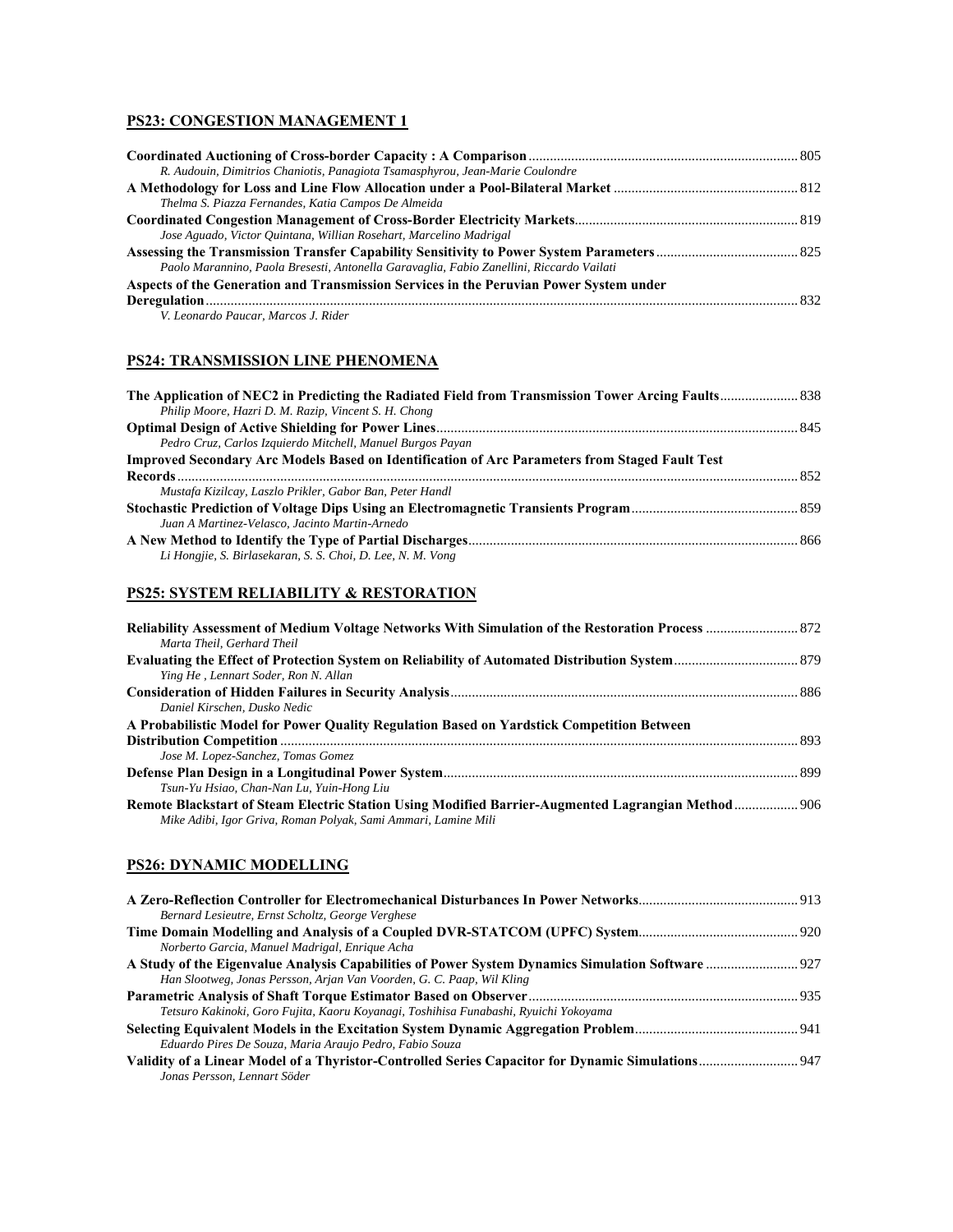## **PS27: CONGESTION MANAGEMENT 2**

| Minghai Liu, George Gross                                                                        |  |
|--------------------------------------------------------------------------------------------------|--|
|                                                                                                  |  |
| Ying-Yi Hong, Chih-Nein Chang-Chien, Kuo-Lung Wu, Miin-Shen Yang                                 |  |
| On the Choice of Slack Bus in Mechanisms for Transmission Network Cost Allocation that are Based |  |
|                                                                                                  |  |
| Carlos Vazquez, Luis Olmos, Ignacio J. Perez-Arriaga                                             |  |
| Sergio Bruno, Massimo La Scala, Pierangelo Scarpellini, Giuliano Vimercati                       |  |
| Ahmed Al-Rajhi, Janusz Bialek                                                                    |  |
|                                                                                                  |  |
| Le Anh Tuan, Kankar Bhattacharya                                                                 |  |

#### **PS28: HARMONIC MODELLING OF NETWORKS AND FILTER DESIGN**

| Graeme Bathurst, Neville R. Watson, Jos Arrillaga                                              |  |
|------------------------------------------------------------------------------------------------|--|
| Harmonic Decomposition of Fault Disturbances Using the LS Prony and ESPRIT-based Methods  1006 |  |
| Chris Dafis, Chika Nwankpa, Athina Petropulu                                                   |  |
|                                                                                                |  |
| Tadeusz Lobos, Zbigniew Leonowicz, Peter Schegner                                              |  |
|                                                                                                |  |
| Jose Antonio Rosendo, Antonio Gomez                                                            |  |
|                                                                                                |  |
| Jose Maria Maza, Manuel Burgos, Carlos Izquierdo                                               |  |
| A New Active Power Line Conditioner for Compensation in Unbalanced/Distorted Electrical Power  |  |
|                                                                                                |  |
| Jesus R. Vazquez, Patricio Salmeron, F. Javier Alcantara, Jaime Prieto                         |  |

## **PS29: ATC CALCULATION & DISPATCH INCLUDING DYNAMIC ASPECTS**

| A New Calculation Method of Total Transmission Capacity (TTC) Taking into Account Various       |  |
|-------------------------------------------------------------------------------------------------|--|
|                                                                                                 |  |
| Akihiko Yokoyama, Shigeaki Fujiwara                                                             |  |
| <b>Transfer Capability Computation of Power Systems with Comprehensive Modelling of FACTS</b>   |  |
|                                                                                                 |  |
| Xiao-Ping Zhang, Edmund Handschin                                                               |  |
|                                                                                                 |  |
| Kjetil Uhlen, Magni Palsson, Tor Rolv Time, Oystein Kirkeluten, Jan Ove Gjerde                  |  |
| Enhancement of Interface Flow Limits in Terms of Voltage Stability Using Reactive Reserve Based |  |
|                                                                                                 |  |
| Hwachang Song, Byongjun Lee, Sae-Hyuk Kwon, Venkatarama Ajjarapu                                |  |
|                                                                                                 |  |
| Costas Vournas, Michael E. Karystianos                                                          |  |
|                                                                                                 |  |
| Michael Martin Belsnes, Olav Bjarte Fosso, Geir Warland                                         |  |
|                                                                                                 |  |

#### **PS31: OPERATION AND CONTROL OF ALTERNATIVE GENERATION SYSTEMS**

| Francisco Jurado, Jose Saenz                                                                  |  |
|-----------------------------------------------------------------------------------------------|--|
| A General Approach for Security Monitoring and Preventive Control of Networks with Large Wind |  |
|                                                                                               |  |
| Helena Vasconcelos, Jose Nuno Fidalgo, Joao Pecas Lopes                                       |  |
| Nikos Hatziargyriou, Joao Abel Pecas Lopes, Manuel Matos                                      |  |
|                                                                                               |  |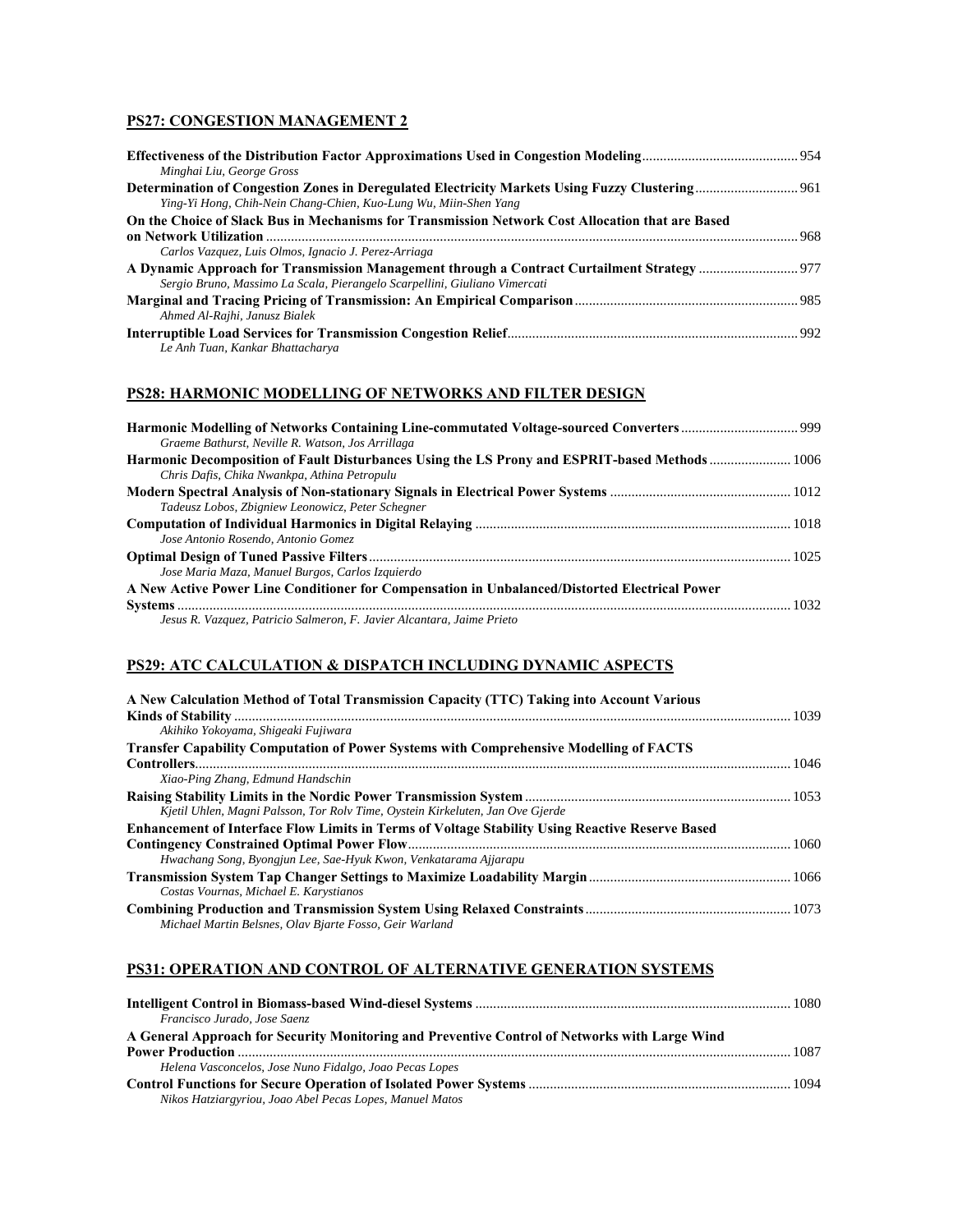| Dirk Audring, Gerd Balzer                                                                      |  |
|------------------------------------------------------------------------------------------------|--|
| Influence on Low Voltage Distribution Networks with a Large Number of Local Fuel Cell Combined |  |
| 1107                                                                                           |  |
| Rudolf Friedrich, Hans-Jürgen Koglin                                                           |  |
|                                                                                                |  |
| Magnus Korpas, Ragne Hildrum, Arne T. Holen                                                    |  |

## **PS32: NUMERICAL TECHNIQUES**

| On Interpolation and Reinitialization in the Simulation of Transients in Power Electronic Systems 1120 |  |
|--------------------------------------------------------------------------------------------------------|--|
| Ming Zou, Jean Mahseredjian, Benoit Delourme, Geza Joos                                                |  |
| A Resynchronization Algorithm for Topological Changes in Real Time Fast Transients Simulation  1127    |  |
| Luis Linares, Jose R. Marti                                                                            |  |
|                                                                                                        |  |
| Mesut Baran, Raghuram Sreenath, Nikhil R Mahajan                                                       |  |
|                                                                                                        |  |
| Benedito Donizeti Bonatto, Hermann W. Dommel                                                           |  |
| An Approach to Evaluating Accuracy of Numerical Integration in Simulation of Linear Network            |  |
|                                                                                                        |  |
| Mikhail Borodulin                                                                                      |  |

# **PS33: SIMULATION**

| Izudin Dzafic, Fernando L. Alvarado, Mevludin Glavic, Sejid Tesnjak                              |  |
|--------------------------------------------------------------------------------------------------|--|
|                                                                                                  |  |
| Juri Jatskevich, O. Wasynczuk, N. Mohd Noor, E. A. Walters, E. C. Lucas, P. T. Lamm              |  |
|                                                                                                  |  |
| Lutz Hofmann, B. R. Oswald                                                                       |  |
| OVNI: Integrated Software/Hardware Solution for Real-Time Simulation of Large Power Systems 1172 |  |
| Jose Marti, Luis R. Linares, Jorge A. Hollman, Fernando A. Moreira                               |  |

## **PS35: TRANSMISSION LINE TRANSIENTS**

| Jose Brandao Faria, Manuel Guerreiro Das Neves                                         |  |
|----------------------------------------------------------------------------------------|--|
|                                                                                        |  |
| Liliana Oprea, Victor Popescu                                                          |  |
| Line Model in the Time Domain Considering Frequency Dependent Parameters, Leakance and |  |
|                                                                                        |  |
| Lutz Hofmann, B. R. Oswald                                                             |  |
|                                                                                        |  |
| Manoel Carvalho Jr., Luis Antonio Magnata Da Fonte                                     |  |

# **PS37: STATE ESTIMATION**

| A Nonparametric Technique for High Precision Estimation of Power System Time-Varying Phasors 1205<br>Rastko Zivanovic |  |
|-----------------------------------------------------------------------------------------------------------------------|--|
| A New Approach for Circuit Breaker Status Identification in Generalized State Estimation 1212                         |  |
| George Korres, Petros Katsikas                                                                                        |  |
|                                                                                                                       |  |
| Mathieu Dancre, Pascal Tournebise, Patrick Panciatici, Fabrice Zaoui                                                  |  |
|                                                                                                                       |  |
| Elizete M. Lourenco, Kevin A. Clements, Antonio Simoes Costa                                                          |  |
|                                                                                                                       |  |
| Jorge Pereira, Vladimiro Miranda, J. Tome Saraiva                                                                     |  |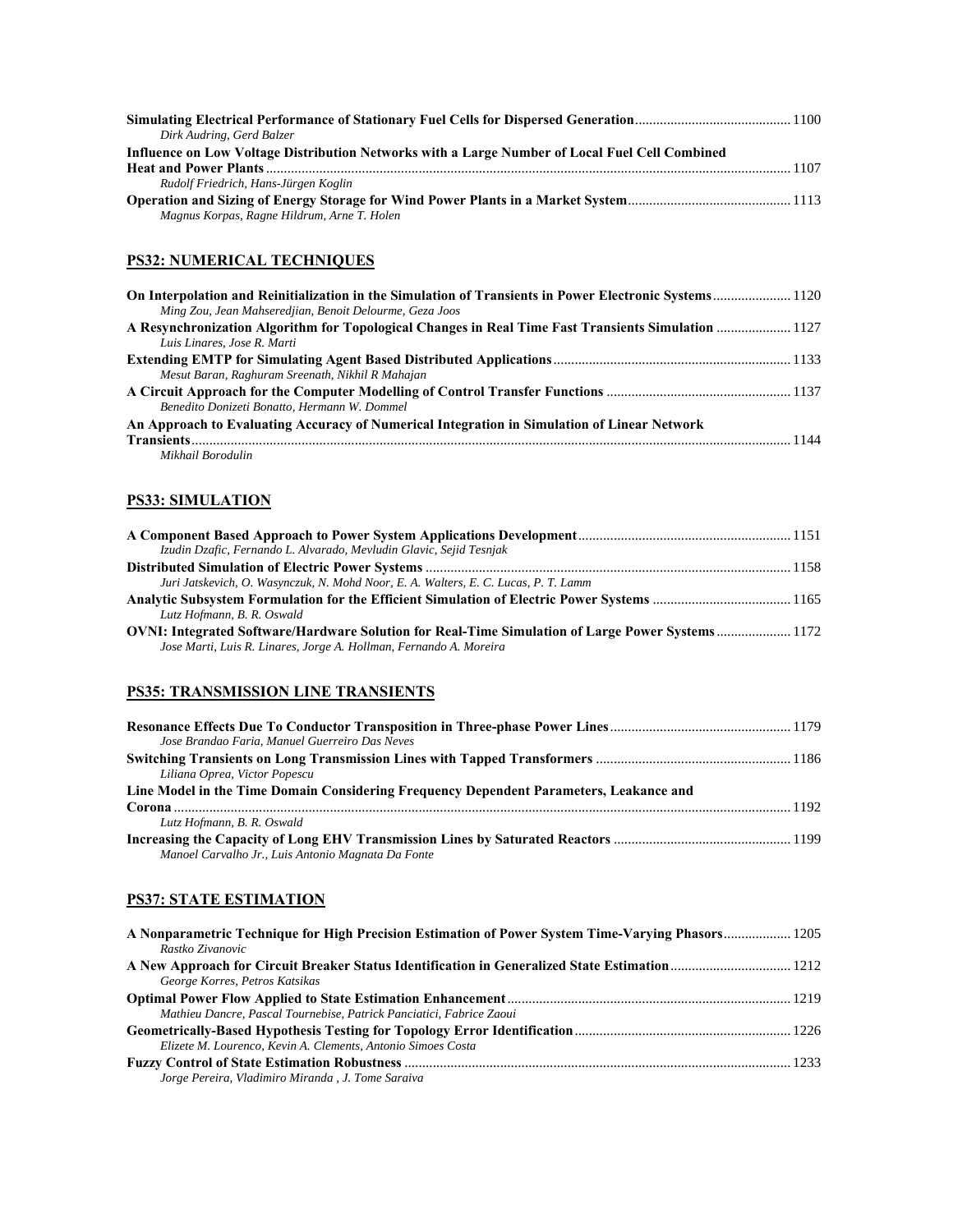## **PS38: VOLTAGE STABILITY**

| Ricardo Henriques, Nelson Martins, Julio C. R. Ferraz, Antonio C. B. Martins, Herminio J. C. P. Pinto, Sandoval |  |
|-----------------------------------------------------------------------------------------------------------------|--|
| Carneiro Jr.                                                                                                    |  |
|                                                                                                                 |  |
| Leif Warland, Arne T. Holen                                                                                     |  |
| Composite Load Sensitivity in Voltage Stability Problem Solved by Unified Power Flow Controller  1253           |  |
| Nijaz Dizdarevic, Sejid Tesnjak, Goeran Andersson                                                               |  |
|                                                                                                                 |  |
| Naoto Yorino, Shigemi Harada, Huangiang Li, Hiroshi Sasaki                                                      |  |
|                                                                                                                 |  |

## **PS39: NONLINEAR SYSTEM ANALYSIS & CONTROL (II)**

| Kerim Mekki, Nouredine Hadjsaid, Didier Georges, Rene Feuillet, Arun G. Phadke, Felix F. Wu                                                                                                 |  |
|---------------------------------------------------------------------------------------------------------------------------------------------------------------------------------------------|--|
|                                                                                                                                                                                             |  |
| Daniel Ruiz-Vega, Arturo R. Messina, Mania Pavella                                                                                                                                          |  |
|                                                                                                                                                                                             |  |
| Ka Wing Chan, Guowei Cai, Gang Mu, T. S. Chung                                                                                                                                              |  |
|                                                                                                                                                                                             |  |
| Luis Alberto, Flavio Silva, Newton Bretas                                                                                                                                                   |  |
| Computation of Critical Values of Parameters in Power Systems Using Trajectory Sensivities 1291                                                                                             |  |
| Tony Nguyen, M. A. Pai, I. A. Hiskens                                                                                                                                                       |  |
| A BCU-guided Time-domain Method for Energy Margin Calculation of Practical Power Systems 1297<br>Hsiao-Dong Chiang, Yasuyuki Tada, Hiroshi Okamoto, Yicheng Zhou, Kaoru Koyanagi, Yan Zheng |  |
|                                                                                                                                                                                             |  |

#### **PS40: SERVICE MARKETS**

| Competitive Electricity Market for Spinning Reserve Evaluating the System Dynamic Behavior  1304 |  |
|--------------------------------------------------------------------------------------------------|--|
| Rolando A. Castillo, Alberto Vargas                                                              |  |
|                                                                                                  |  |
| Luis Malumbres, Vicente Comas, Rodolfo Martinez, Luis Aguilo, Ricardo Hoya                       |  |
| An Efficient Procedure for the Rational Buyer Approach for the Acquisition of Capacity-based     |  |
|                                                                                                  |  |
| Gianfranco Chicco, George Gross                                                                  |  |
|                                                                                                  |  |
| Emilia Nobile, Anjan Bose                                                                        |  |
|                                                                                                  |  |
| Danny Pudjianto, Goran Strbac, Keith Bell, Peter Turner, S. Ahmed                                |  |

## **PS41: OPTIMIZATION TECHNIQUES**

| A Jacobian Smoothing Nonlinear Complementarity Method for Solving Optimal Power Flows 1335<br>Geraldo Torres, Victor Ouintana |  |
|-------------------------------------------------------------------------------------------------------------------------------|--|
| A Novel Multiobjective Evolutionary Algorithm for Solving Environmental/Economic Power                                        |  |
|                                                                                                                               |  |
| Mohammad Abido                                                                                                                |  |
| Evaluating Bounds on Voltage and Thermal Security Margins Under Power Transfer Uncertainty 1349                               |  |
| Florin Capitanescu, Thierry Van Cutsem                                                                                        |  |
|                                                                                                                               |  |
| William Rosehart, Jose A. Aguado                                                                                              |  |
|                                                                                                                               |  |
| George Anders, Gomaa Hamoud, Armando Leite Da Silva, Luiz A. Da Fonseca Manso                                                 |  |